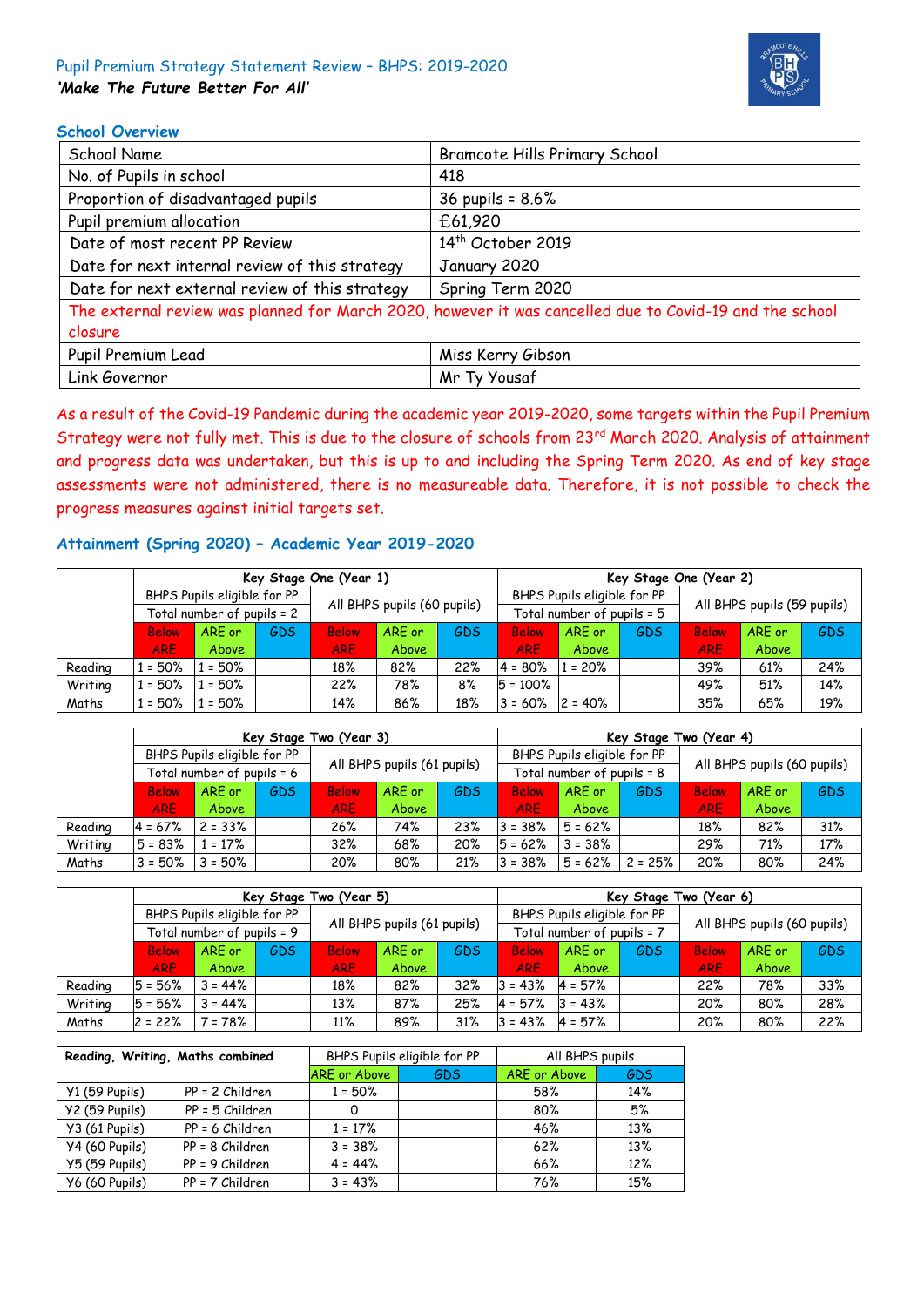|                                                                                                                                                                      |                                                                                                                                                                                                    |                     | <b>Desired Outcomes</b>                                                                                                                                                           |                                                                 |                                                                                                |                                                                                                                                                                                                                                                                                       |          |                |              |            |                |              |
|----------------------------------------------------------------------------------------------------------------------------------------------------------------------|----------------------------------------------------------------------------------------------------------------------------------------------------------------------------------------------------|---------------------|-----------------------------------------------------------------------------------------------------------------------------------------------------------------------------------|-----------------------------------------------------------------|------------------------------------------------------------------------------------------------|---------------------------------------------------------------------------------------------------------------------------------------------------------------------------------------------------------------------------------------------------------------------------------------|----------|----------------|--------------|------------|----------------|--------------|
| <b>Priority Measure</b>                                                                                                                                              |                                                                                                                                                                                                    |                     | Meeting the expected                                                                                                                                                              |                                                                 | Achieving Greater                                                                              | <b>Impact</b>                                                                                                                                                                                                                                                                         |          |                |              |            |                |              |
|                                                                                                                                                                      | standard at the end of                                                                                                                                                                             |                     |                                                                                                                                                                                   | Depth Standard at                                               |                                                                                                |                                                                                                                                                                                                                                                                                       |          |                |              |            |                |              |
|                                                                                                                                                                      | KS <sub>2</sub>                                                                                                                                                                                    |                     |                                                                                                                                                                                   |                                                                 | the end of KS2                                                                                 |                                                                                                                                                                                                                                                                                       |          |                |              |            |                |              |
| 1. All PP children to achieve SIP based targets in<br>reading and maths (informed by FFT top 20% of<br>schools) (Measured by attainment data)                        | $54/60 = 90%$<br>All<br>Reading<br>Pupils<br>Writing<br>$53/60 = 88%$<br>$56/60 = 93%$<br>Maths<br>$46/60 = 86%$<br><b>RWM</b><br>PP<br>$5/6 = 83%$<br>Reading<br>$5/6 = 83%$<br>Pupils<br>Writing |                     |                                                                                                                                                                                   | Reading<br>Writing<br>Maths<br><b>RWM</b><br>Reading<br>Writing | $30/60 = 50%$<br>$26/60 = 44%$<br>$31/60 = 52%$<br>$12/60 = 20%$<br>$2/6 = 33%$<br>$1/6 = 17%$ | As end of key stage assessments were not administered, there is no<br>measureable data. Therefore, it is not possible to check the progress measures<br>against initial targets set.<br>During Spring term, all pupils undertook an assessment. The data for which is<br>shown above. |          |                |              |            |                |              |
|                                                                                                                                                                      |                                                                                                                                                                                                    | Maths<br><b>RWM</b> | $5/6 = 83%$<br>$5/6 = 83%$                                                                                                                                                        | Maths<br><b>RWM</b>                                             | $3/6 = 50%$<br>$1/6 = 17%$                                                                     |                                                                                                                                                                                                                                                                                       |          |                |              |            |                |              |
| 2. Children are keen to learn and support is given<br>to help address emotional issues which impact on<br>work. (Measured by learning walks and teacher<br>dialogue) |                                                                                                                                                                                                    |                     | Teachers report greater engagement in lessons<br>and less low level disruption. Behaviour audit<br>shows a reduction in behaviour incidents involving<br>specific named children. |                                                                 |                                                                                                | Fortnightly meetings introduced to discuss with staff PP pupils, the progress<br>they are making within work and strategies implemented to support their<br>progress and attainment.                                                                                                  |          |                |              |            |                |              |
| 3. Children are able to articulate how they learn                                                                                                                    |                                                                                                                                                                                                    |                     | Pupil trail shows that children consistently use                                                                                                                                  |                                                                 |                                                                                                | SIP Review July 2019.                                                                                                                                                                                                                                                                 |          |                |              |            |                |              |
| best and use the agreed language of learning. They                                                                                                                   |                                                                                                                                                                                                    |                     | the agreed language of learning and can describe                                                                                                                                  |                                                                 |                                                                                                | Climate for learning established in every classroom, according to the policy.                                                                                                                                                                                                         |          |                |              |            |                |              |
| are able to view mistakes and learning struggles as                                                                                                                  |                                                                                                                                                                                                    |                     | how they learn best. At least 25% of PP children                                                                                                                                  |                                                                 |                                                                                                | Children demonstrate a growing understanding of learning powers and are                                                                                                                                                                                                               |          |                |              |            |                |              |
| a key part of the learning process and display the                                                                                                                   |                                                                                                                                                                                                    |                     | will have made accelerated progress in reading,                                                                                                                                   |                                                                 |                                                                                                | referring to these when talking about their work.                                                                                                                                                                                                                                     |          |                |              |            |                |              |
| 4Rs (resilience, resourcefulness, reciprocity and                                                                                                                    |                                                                                                                                                                                                    | writing and maths.  |                                                                                                                                                                                   |                                                                 |                                                                                                |                                                                                                                                                                                                                                                                                       |          |                |              |            |                |              |
| reflection) (Measured by PP pupil trail)                                                                                                                             |                                                                                                                                                                                                    |                     |                                                                                                                                                                                   |                                                                 |                                                                                                |                                                                                                                                                                                                                                                                                       |          |                |              |            |                |              |
| 4. There will be fewer playtime incidents involving                                                                                                                  |                                                                                                                                                                                                    |                     | Behaviour audit shows a significant decrease in                                                                                                                                   |                                                                 |                                                                                                | New behaviour policy embedded, with monitoring being undertaken. Policy                                                                                                                                                                                                               |          |                |              |            |                |              |
| specific PP children (Measured by termly Scholar                                                                                                                     |                                                                                                                                                                                                    |                     | the amount of behaviour incidents involving                                                                                                                                       |                                                                 |                                                                                                | implemented consistently. Patterns of poor behaviour addressed successfully.                                                                                                                                                                                                          |          |                |              |            |                |              |
| Pack behaviour audit)                                                                                                                                                |                                                                                                                                                                                                    | specific children.  |                                                                                                                                                                                   |                                                                 |                                                                                                | Positive feedback from staff and support received from SLT with behaviour.                                                                                                                                                                                                            |          |                |              |            |                |              |
|                                                                                                                                                                      |                                                                                                                                                                                                    |                     |                                                                                                                                                                                   |                                                                 |                                                                                                | Half termly monitoring, undertaken until school closure on 23rd March (due to                                                                                                                                                                                                         |          |                |              |            |                |              |
|                                                                                                                                                                      |                                                                                                                                                                                                    |                     |                                                                                                                                                                                   |                                                                 |                                                                                                | Covid-19), supports that despite an increase in incidents during Autumn (2), the                                                                                                                                                                                                      |          |                |              |            |                |              |
|                                                                                                                                                                      |                                                                                                                                                                                                    |                     |                                                                                                                                                                                   |                                                                 |                                                                                                | number of incidents involving PP pupils is low during Autumn (1) and is                                                                                                                                                                                                               |          |                |              |            |                |              |
|                                                                                                                                                                      |                                                                                                                                                                                                    |                     |                                                                                                                                                                                   |                                                                 |                                                                                                | significantly reduced during Spring (1)                                                                                                                                                                                                                                               |          |                |              |            |                |              |
|                                                                                                                                                                      |                                                                                                                                                                                                    |                     |                                                                                                                                                                                   |                                                                 |                                                                                                |                                                                                                                                                                                                                                                                                       | Total    | Autumn (1)     | Total        | Autumn (2) | Total          | Spring (1)   |
|                                                                                                                                                                      |                                                                                                                                                                                                    |                     |                                                                                                                                                                                   |                                                                 |                                                                                                |                                                                                                                                                                                                                                                                                       |          | No. PP         |              | No. PP     |                | No. PP       |
|                                                                                                                                                                      |                                                                                                                                                                                                    |                     |                                                                                                                                                                                   |                                                                 |                                                                                                | <b>Yellow Triangle</b>                                                                                                                                                                                                                                                                | 24       | 4              | 21           | 6          | 19             | 4            |
|                                                                                                                                                                      |                                                                                                                                                                                                    |                     |                                                                                                                                                                                   |                                                                 |                                                                                                | <b>Orange Square</b>                                                                                                                                                                                                                                                                  | 6        | $\overline{c}$ | $\mathbf{1}$ | 8          | 10             | 1            |
|                                                                                                                                                                      |                                                                                                                                                                                                    |                     |                                                                                                                                                                                   |                                                                 |                                                                                                | <b>Red Pentagon</b>                                                                                                                                                                                                                                                                   | $\Omega$ | $\Omega$       | $\Omega$     | 0          | $\overline{c}$ | $\mathbf{1}$ |
|                                                                                                                                                                      |                                                                                                                                                                                                    |                     |                                                                                                                                                                                   |                                                                 |                                                                                                |                                                                                                                                                                                                                                                                                       | 30       | 6              | 22           | 14         | 31             | 6            |
|                                                                                                                                                                      |                                                                                                                                                                                                    |                     |                                                                                                                                                                                   |                                                                 |                                                                                                |                                                                                                                                                                                                                                                                                       |          | 20%            |              | 63%        |                | 19%          |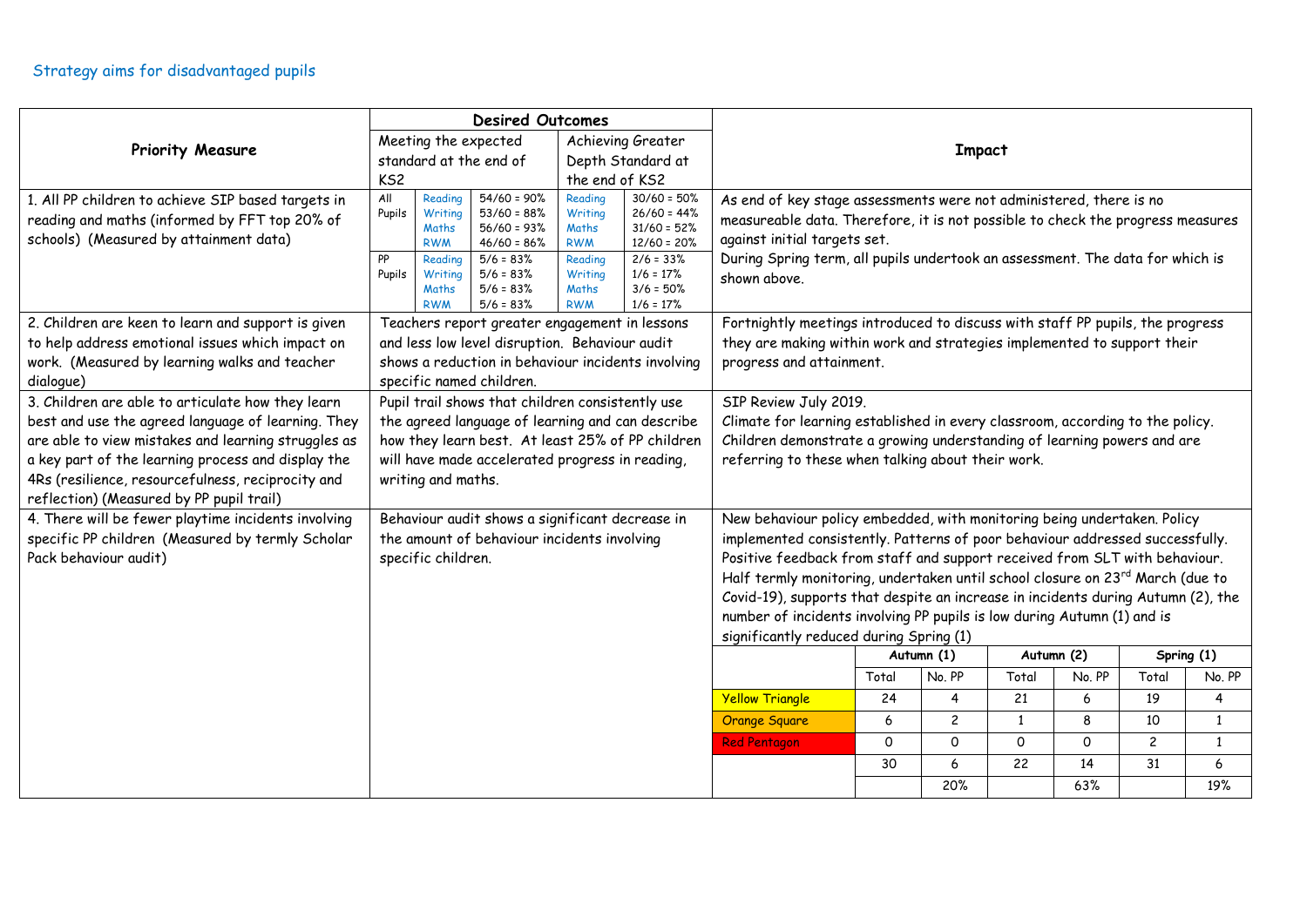| 5. Attendance will be in line with their peers.    | Attendance of PP children will have increased and  |                                                                         | Attendance of FSM/FSM6 pupils has been tracked from September 2019, up           |
|----------------------------------------------------|----------------------------------------------------|-------------------------------------------------------------------------|----------------------------------------------------------------------------------|
| (Measured by monthly attendance audit)             | be in mostly line with non-PP children. 90% of all | until school closure on Monday 23rd March 2020.                         |                                                                                  |
|                                                    | PP children will have attendance of at least 95%.  | Individual pupil attendance has been monitored.                         |                                                                                  |
|                                                    |                                                    | Autumn 1 - 23/37 PP pupils achieved at least 95% = 62% of pupils        |                                                                                  |
|                                                    |                                                    | Autumn 2 - 19/37 PP pupils achieved at least 95% = 51% of pupils        |                                                                                  |
|                                                    |                                                    | Spring 1 - 20/37 PP pupils achieved at least 95% = 54% of pupils        |                                                                                  |
|                                                    |                                                    | PP Pupil average attendances (Up until 20 <sup>th</sup> March 2020)     |                                                                                  |
|                                                    |                                                    | FSM <sub>6</sub>                                                        | <b>FSM</b>                                                                       |
|                                                    |                                                    | Autumn (1) = 93.99%                                                     | Autumn (1) = 92.56%                                                              |
|                                                    |                                                    | Autumn (2) = 91.85%                                                     | Autumn (2) = 89.66%                                                              |
|                                                    |                                                    | Spring $(1) = 95.73%$                                                   | Spring $(1) = 94.35%$                                                            |
|                                                    |                                                    | Spring $(2) = 94.21%$                                                   | Spring $(2) = 92.13%$                                                            |
|                                                    |                                                    |                                                                         | Two children's attendance causing concern which is being addressed. 1 Court      |
|                                                    |                                                    | case was pending, prior to school closure.                              |                                                                                  |
| 6. There is an increase of parental engagement     | Evidence of parental attendance at school events   | Through the work of Carol Magner (Home Liaison Worker), parental        |                                                                                  |
| with school life and their child's work. (Measured | e.g. parents evenings, shows, class activities.    |                                                                         | engagement of our PP parents has increased, with all parents attending parents   |
| by attendance at parents' evening and school       |                                                    |                                                                         | evening. She arranged regular meetings, telephone calls and lots of face to face |
| events)                                            |                                                    | contact at pick-up and drop-off times. Her involvement with one family, |                                                                                  |
|                                                    |                                                    | resulted in the child attending a carol service during the evening.     |                                                                                  |
| 7. There is no barrier to children attending       | Uptake of children attending extra - curricular    |                                                                         | During Autumn and Spring term, up until the closure of school due to Covid-19,   |
| enrichment and extra - curricular activities.      | activities increases. All PP children attend       |                                                                         | all PP pupils have accessed a number of enrichment opportunities either through  |
| (Measured by audit of after-school clubs           | residential visits.                                |                                                                         | Brighter Futures through sport, BFTS lunchtime club, an after school club or a   |
| attendance)                                        |                                                    | sporting event e.g. Boccia                                              |                                                                                  |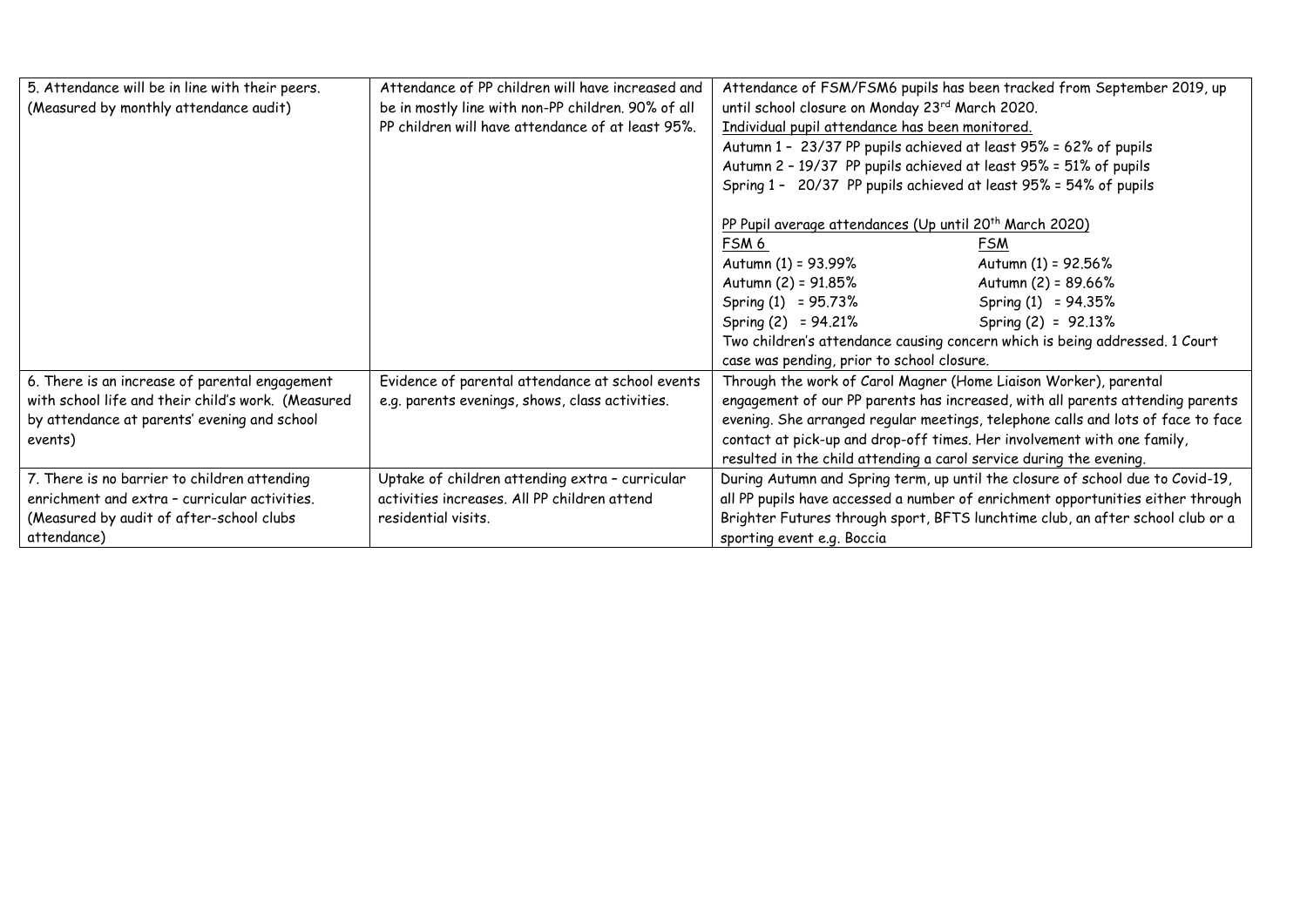The final review has been ragged with an additional colour. Red/amber/green has been used to denote progress up until Feb 2020. Areas impacted on by Covid-19 have been highlighted in blue.

### Teaching priorities for current academic year

| Aim                                                                                                                                                         | Activity                                                                                                                                                                                                                                                                                                                                                                                                                                                                                                                                                                                                                                                                                                                                                                              |
|-------------------------------------------------------------------------------------------------------------------------------------------------------------|---------------------------------------------------------------------------------------------------------------------------------------------------------------------------------------------------------------------------------------------------------------------------------------------------------------------------------------------------------------------------------------------------------------------------------------------------------------------------------------------------------------------------------------------------------------------------------------------------------------------------------------------------------------------------------------------------------------------------------------------------------------------------------------|
| To ensure that the attainment of<br>disadvantaged pupils is at least good and<br>their rates of progress are at least good<br>and in some areas accelerated | Fully implement the new teaching and learning policy and curriculum plan.<br>· Establish a 'So what' culture (So what are we going to do about it?)<br>· Establish a 'no excuse' culture<br>. Stimulate children's pride in their learning and develop ways for them to<br>challenge themselves<br>· Develop metacognition approaches<br>. Ensure strategies for intervention at the point of learning<br>. Teacher led pre/post teach. Interventions to be part of quality first<br>teaching rather than TA withdrawal                                                                                                                                                                                                                                                               |
| To fully implement the new Teaching and<br>Learning Policy and Curriculum Statement                                                                         | . Review and fully implement the 'Climate for Learning' section of the policy<br>. Review the schools' approach to developing metacognition and how we<br>promote the 4 learning powers. CPD for staff.<br>. Carry out research and train staff in the notion of 'Purpose' from our<br><b>SPARK curriculum</b><br>. Further explore how we provide scaffolds for children to meet challenging<br>learning objectives CPD for staff.<br>. Explore and innovate how we ensure children to retain crucial 'sticky<br>knowledge' exploring the use of knowledge organisers.<br>. Develop curriculum depth maps for all subjects, allowing staff groups to<br>contribute in teams<br>. Review how we make our curriculum stimulating and aspirational. Develop<br>and share good practice. |
| To further enrich the curriculum by<br>refreshing the teaching MFL and Art                                                                                  | Review and alter staffing arrangements for teaching of MFL - now Spanish<br>• Ensure there is a progression and sequential approach to learning across<br>K <sub>S</sub> 2<br>. Hold Curriculum theme days for MFL.<br>· Carry out staff training in Art to ensure good subject knowledge for<br>teachers<br>. Develop a curriculum depth map for Art to ensure sequential learning<br>. Hold Art themed day(s)                                                                                                                                                                                                                                                                                                                                                                       |
| To implement the new behaviour policy that<br>was initiated last year                                                                                       | . Monitor the success of the policy and respond to trends<br>. Develop individual behaviour plans for a very small number of children<br>. Further develop strategies to ensure praise is given 10:1                                                                                                                                                                                                                                                                                                                                                                                                                                                                                                                                                                                  |
| Barriers to learning for these priorities to<br>be addressed                                                                                                | Some children have limited English skills (poor phonic knowledge, poor sight<br>vocabulary, limited vocabulary, poor word-retrieval, difficulty with inference<br>and making comparisons with other texts) and maths skills. Their attainment<br>is behind that of their peers.<br>Some children are not able to take charge of their own learning and do not<br>understand the language of learning (metacognition).<br>A very small number of PP children are presenting some challenging behaviours<br>at playtime.                                                                                                                                                                                                                                                                |
| Projected Spend                                                                                                                                             | £20,000<br>(Proportion of the PP Lead & Curriculum Lead salary)                                                                                                                                                                                                                                                                                                                                                                                                                                                                                                                                                                                                                                                                                                                       |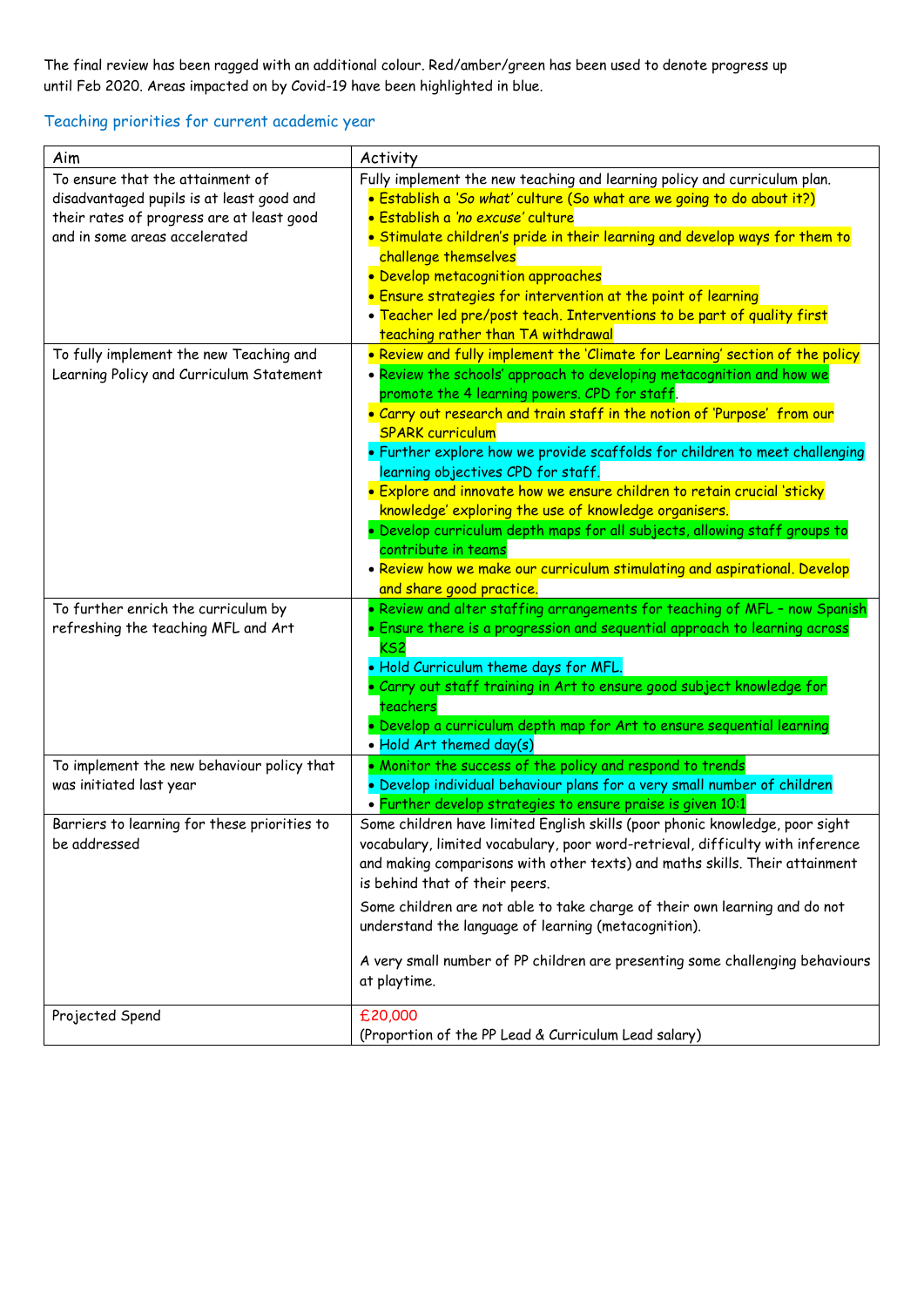## Strategy aims for disadvantaged pupils

| Measure                                              | Activity                                                                                                                     |
|------------------------------------------------------|------------------------------------------------------------------------------------------------------------------------------|
| Priority 1                                           | Brighter Futures Through Sport (BFTS) are a charity, who aim to use                                                          |
| Brighter Futures Through Sport                       | sport to inspire, raise self-esteem and give confidence to every child they                                                  |
| Development & Mentoring Programme                    | work with.                                                                                                                   |
|                                                      | . Provide a mentoring programme for girls and boys from ages 6-16, with                                                      |
|                                                      | the aim of improving confidence, supporting school work and raising                                                          |
|                                                      | self-esteem.                                                                                                                 |
|                                                      | . Introduce a mentorship programme, which is delivered by ex-                                                                |
|                                                      | professional footballers and athletes, through group work and 1-to-1                                                         |
| Due to Covid-19, these sessions ran up               | sessions.                                                                                                                    |
| until w/b 9 <sup>th</sup> March. The refund received | . Provide support and activities that develop the skills, confidence and                                                     |
| from the cancelled sessions have funded              | capabilities of each child.                                                                                                  |
| the BFTS coach to run a full day of                  | . The sessions run for 30 minutes and pupils who attend the                                                                  |
| sessions from September 2020.                        | sessions will do so individually or as a group of 3.                                                                         |
|                                                      | 31 weeks = £2635                                                                                                             |
| Priority 2                                           | Home Liaison Support Worker - Part time                                                                                      |
| Home Liaison Support Worker                          | . To work with pupils in receipt of PP. to support their reading                                                             |
|                                                      | • To ensure targeted pupils make at least expected progress in reading.                                                      |
| Up until March 2020, the HLSW worked                 | • To make home visits to families and arrange to meet with them in                                                           |
| with 14 pupils.                                      | school.                                                                                                                      |
| By Spring term $5/14 = 36%$ of pupils                | . To address other issues that present difficulties for families that may                                                    |
| were working at the age-related                      | affect children's success in school.                                                                                         |
| expectations.                                        | • To support a family's full integration into school life.                                                                   |
| 8/14 = 57% of pupils had made progress               |                                                                                                                              |
| from their Autumn Term assessment                    | Sessions run on Tuesday & Friday = £9269                                                                                     |
| scores.                                              |                                                                                                                              |
| Priority 3                                           | • Removal of emotional barriers to learning. Pupils are engaged in                                                           |
| SEED - Transform intervention                        | lessons and present positive behaviours both in and out of the                                                               |
|                                                      | classroom.                                                                                                                   |
|                                                      | . Funding used for specific support interventions such as counselling                                                        |
|                                                      | other Nurture/therapy support for specific pupils.<br>• Implementation of SEED (School's Emotional Education) To offer staff |
|                                                      | workshops/1-1 bespoke coaching and emotional wellbeing workshops                                                             |
|                                                      | for specific children / groups to support disengaged learners/ and                                                           |
| These sessions ran on a $1:2:1$ basis                | children who need more specific support.                                                                                     |
| during Autumn Term 2019.                             | Staff training on attachment issues.                                                                                         |
|                                                      |                                                                                                                              |
|                                                      | 18 Sessions (1-2-1) = £805                                                                                                   |
| Barriers to learning for these priorities to         | Some children eligible for the pupil premium struggle with emotional                                                         |
| be addressed                                         | issues and dealing with their feelings which in turn impacts on their                                                        |
|                                                      | ability to work successfully.                                                                                                |
|                                                      | Other factors include                                                                                                        |
|                                                      | Family tension<br>⋗                                                                                                          |
|                                                      | Low starting points                                                                                                          |
|                                                      | Low self-esteem<br>⋗                                                                                                         |
|                                                      | Low aspiration<br>≻                                                                                                          |
|                                                      | Poor access to life experiences<br>➤                                                                                         |
|                                                      | Poor vocabulary and knowledge of the world<br>➤                                                                              |
|                                                      | Parental anxiety<br>➤                                                                                                        |
| Projected spending                                   | £12,709                                                                                                                      |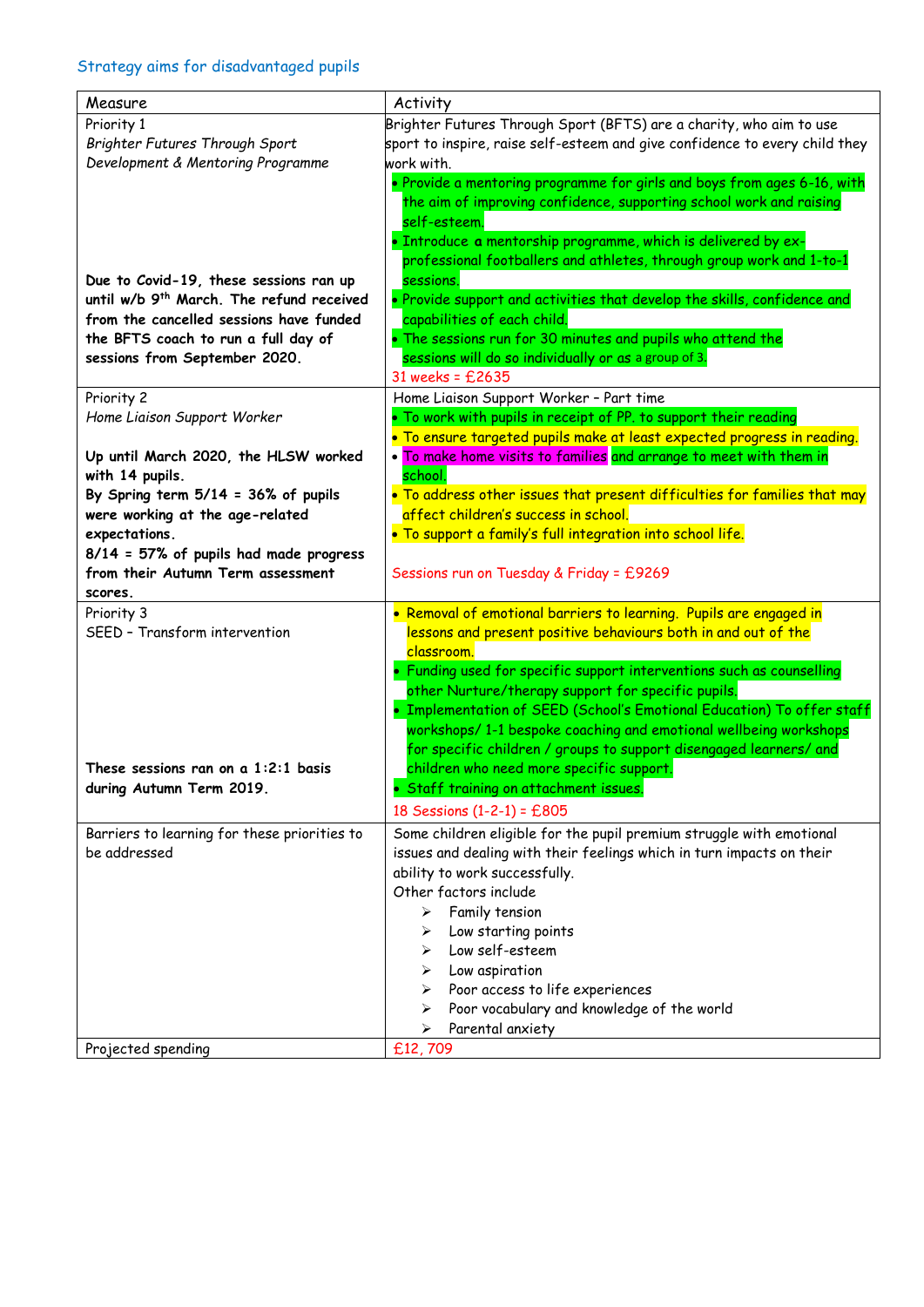# Targeted academic support for current academic year

| Measure                                                               | <b>Activity</b>                                                                            | Intended outcome/Impact                                                                                                                     | Termly evaluation of progress towards targets                                                                                                                                                                       |                |            |            |            |                   |  |
|-----------------------------------------------------------------------|--------------------------------------------------------------------------------------------|---------------------------------------------------------------------------------------------------------------------------------------------|---------------------------------------------------------------------------------------------------------------------------------------------------------------------------------------------------------------------|----------------|------------|------------|------------|-------------------|--|
| Priority 1<br>To formulate<br>individual<br>year group<br>targets for | <b>Foundation:</b><br>To further improve<br>$\bullet$<br>the performance of<br>boys at GLD | The percentage of boys<br>exceeding GLD in 12 ELGs is<br>above the national average<br>The gender difference at GLD<br>to be less than the  | Term 1<br>Reading 73% and 28%<br>PP Reading $2/5$ ch = $40\%$<br>Writing 73% and 18%<br>PP Writing 1/5 ch = 20%<br>Maths 78% and 23%<br>PP Maths 2/5 ch = 40%                                                       |                |            |            |            |                   |  |
| each year<br>group based<br>on specific<br>issues and<br>prior        |                                                                                            | national75% of boys to attain<br>GLD                                                                                                        | Generally good progress, staff aware who to target<br>Term 2<br>PP Reading $2/5$ ch = $40\%$<br>Reading 74% and 28%<br>Writing 73% and 18%<br>PP Writing 1/5 ch = 20%<br>Maths 80% and 23%<br>PP Maths 2/5 ch = 40% |                |            |            |            |                   |  |
| attainment                                                            |                                                                                            |                                                                                                                                             | Term 3 - No data due to Covid-19                                                                                                                                                                                    |                |            |            |            |                   |  |
|                                                                       | Year 1<br>$\bullet$                                                                        | The gender gap in writing at<br>ARE is less than it was at the                                                                              | $PP = 2$                                                                                                                                                                                                            |                | Term 1     |            | Term 2     | Term 3            |  |
|                                                                       | To focus on the<br>teaching of phonics                                                     | end of F2. Overall reading for                                                                                                              | Children                                                                                                                                                                                                            | PP             | All        | PP         | All        | No data<br>due to |  |
|                                                                       | but also the breadth                                                                       | the year group at ARE to be                                                                                                                 | Reading                                                                                                                                                                                                             | 50%            | 83%        | 50%        | 82%        | Covid-19          |  |
|                                                                       | of reading with boys                                                                       | 78% or above and 17% or<br>above at GDS                                                                                                     | Writing                                                                                                                                                                                                             | 50%            | 75%        | 50%        | 78%        |                   |  |
|                                                                       |                                                                                            |                                                                                                                                             | Maths                                                                                                                                                                                                               | 50%            | 86%        | 50%        | 86%        |                   |  |
|                                                                       | Year <sub>2</sub><br>To raise the<br>$\bullet$                                             | For the attainment of boys in<br>reading to be 77% or above                                                                                 | $PP = 5$                                                                                                                                                                                                            |                | Term 1     |            | Term 2     | Term 3            |  |
|                                                                       | attainment levels of                                                                       | (Dec 19 %) (April 20%) (Final                                                                                                               | Children                                                                                                                                                                                                            | PP             | All        | PP         | All        | No data<br>due to |  |
|                                                                       | boys in reading and                                                                        | Summer score %) For the                                                                                                                     | Reading                                                                                                                                                                                                             | 40%            | 69%        | 40%        | 61%        | Covid-19          |  |
|                                                                       | writing                                                                                    | attainment of boys in writing<br>to be 73% or above (Dec 19 %)                                                                              | Writing                                                                                                                                                                                                             | 40%            | 69%        | 40%        | 51%        |                   |  |
|                                                                       |                                                                                            | (April 20%)                                                                                                                                 | Maths                                                                                                                                                                                                               | 60%            | 73%        | 60%        | 65%        |                   |  |
|                                                                       | Year 3                                                                                     | For 4/5 children to pass the                                                                                                                |                                                                                                                                                                                                                     | Term 1         |            | Term 2     |            | Term 3            |  |
|                                                                       | To improve the<br>phonic skills of those                                                   | phonic recheck (achieved<br>except for 1 child with severe<br>SEND)<br>For attainment levels in all<br>areas to match those set in Yr<br>2. | $PP = 6$<br>Children                                                                                                                                                                                                | PP             | All        | PP         | All        | No data<br>due to |  |
|                                                                       | children who did not<br>pass the Yr 2 phonic<br>recheck                                    |                                                                                                                                             | Reading                                                                                                                                                                                                             | 33%            | 73%        | 33%        | 74%        | Covid-19          |  |
|                                                                       | To maintain the<br>$\bullet$<br>attainment levels in                                       |                                                                                                                                             | Writing                                                                                                                                                                                                             | 17%            | 73%        | 17%        | 68%        |                   |  |
|                                                                       | reading, writing and<br>maths set in Yr 2,<br>avoiding the 'Yr 3 dip'                      |                                                                                                                                             | Maths                                                                                                                                                                                                               | 40%            | 78%        | 50%        | 80%        |                   |  |
|                                                                       | Year 4                                                                                     | Boys performance in writing to<br>be above 85% at ARE & above                                                                               | $PP = 8$                                                                                                                                                                                                            | Term 1         |            | Term 2     |            | Term 3            |  |
|                                                                       | • To improve the<br>performance of boys in                                                 | (Dec 19 %) (April 20 %) (Final                                                                                                              | Children                                                                                                                                                                                                            | PP             | All        | PP         | All        | No data<br>due to |  |
|                                                                       | writing                                                                                    | summer score = $%$ )                                                                                                                        | Reading                                                                                                                                                                                                             | 38%            | 75%        | 63%<br>37% | 82%        | Covid-19          |  |
|                                                                       |                                                                                            | PP targets (Identified in SIP)to                                                                                                            | Writing                                                                                                                                                                                                             | 38%<br>50%     | 65%<br>78% | 63%        | 71%<br>80% |                   |  |
|                                                                       | Year 5                                                                                     | be met<br>For the performance of boys                                                                                                       | Maths                                                                                                                                                                                                               |                |            |            |            |                   |  |
|                                                                       | To improve the                                                                             | in reading to rise to 76% (%                                                                                                                |                                                                                                                                                                                                                     |                | Term 1     |            | Term 2     | Term 3            |  |
|                                                                       | performance of boys                                                                        | Dec 19/Apr 20/Jul 20)                                                                                                                       | $PP = 9$<br>Children                                                                                                                                                                                                | PP             | All        | PP         | All        | No data<br>due to |  |
|                                                                       | in reading and writing<br>To improve the<br>$\bullet$<br>performance of PP                 | For the performance of boys<br>in writing to rise to 78% (%<br>Dec 19/Apr 20/Jul 20)                                                        | Reading                                                                                                                                                                                                             | 33%            | 78%        | 44%        | 82%        | Covid-19          |  |
|                                                                       | children in all areas                                                                      | For the performance of PP                                                                                                                   | Writing                                                                                                                                                                                                             | 44%            | 81%        | 44%        | 87%        |                   |  |
|                                                                       |                                                                                            | children to be in line with that<br>targets set in the SIP                                                                                  | Maths                                                                                                                                                                                                               | 56%            | 85%        | 78%        | 89%        |                   |  |
|                                                                       | Year 6                                                                                     | For the overall attainment in                                                                                                               |                                                                                                                                                                                                                     |                | Term 1     |            | Term 2     | Term 3            |  |
|                                                                       | To improve the<br>$\bullet$<br>performance of PP<br>children in reading,                   | reading to be 90% at ARE and<br>25% at GDS (% Dec 19/Apr<br>20/Jul 20)                                                                      | $PP = 7$<br>Children                                                                                                                                                                                                | PP             | All        | PP         | All        | No data<br>due to |  |
|                                                                       | writing and maths<br>To improve the<br>$\bullet$                                           | For the attainment of pupils in<br>receipt of pupil premium to be                                                                           | Reading                                                                                                                                                                                                             | 50%            | 77%        | 57%        | 78%        | Covid-19          |  |
|                                                                       | performance of boys<br>in reading                                                          | in line with the targets set out<br>in the SIP.                                                                                             | Writing                                                                                                                                                                                                             | $\overline{0}$ | 67%        | 43%        | 80%        |                   |  |
|                                                                       |                                                                                            |                                                                                                                                             | Maths                                                                                                                                                                                                               | 50%            | 80%        | 57%        | 80%        |                   |  |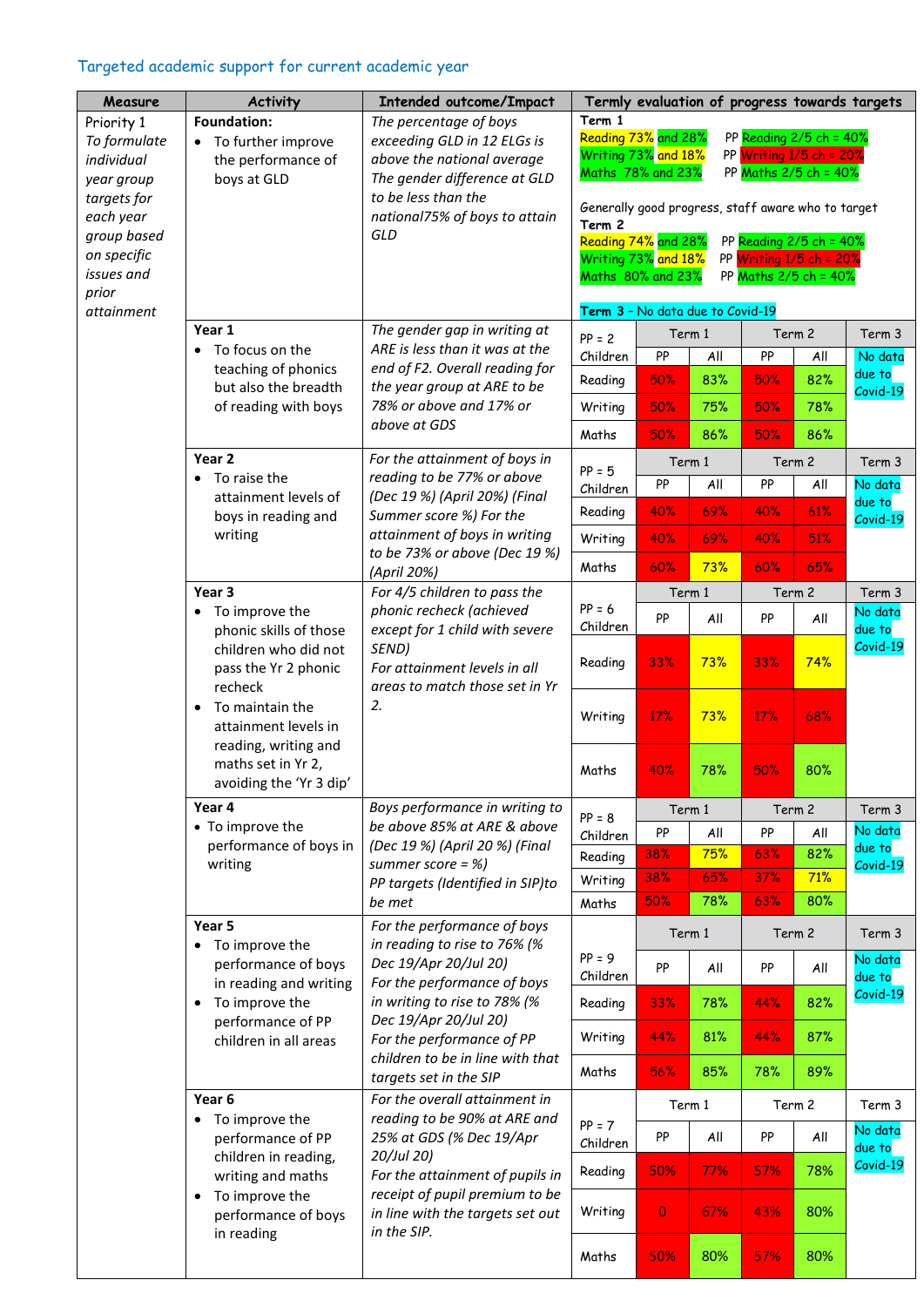| Priority 2<br>To further clarify the role of Teaching<br>Assistants in school | Review line management of TAs<br>Build on work from last year and ensure system for appraisal and training is<br>more effective<br>Clear demarcation of duties identified<br>Ensure consistency of practice and hold training for staff on target setting &<br>setting up provision maps and scaffolding within the classroom                                                                                         |  |  |  |
|-------------------------------------------------------------------------------|-----------------------------------------------------------------------------------------------------------------------------------------------------------------------------------------------------------------------------------------------------------------------------------------------------------------------------------------------------------------------------------------------------------------------|--|--|--|
| Barriers to learning for these priorities<br>to be addressed                  | Some children have limited English skills (poor phonic knowledge, poor sight<br>vocabulary, limited vocabulary, poor word-retrieval, difficulty with inference and<br>making comparisons with other texts) and maths skills. Their attainment is behind<br>that of their peers.<br>Some children are not able to take charge of their own learning and do not<br>understand the language of learning (metacognition). |  |  |  |
| Projected spending                                                            | £22,651<br>(TA salaries to support the above)                                                                                                                                                                                                                                                                                                                                                                         |  |  |  |